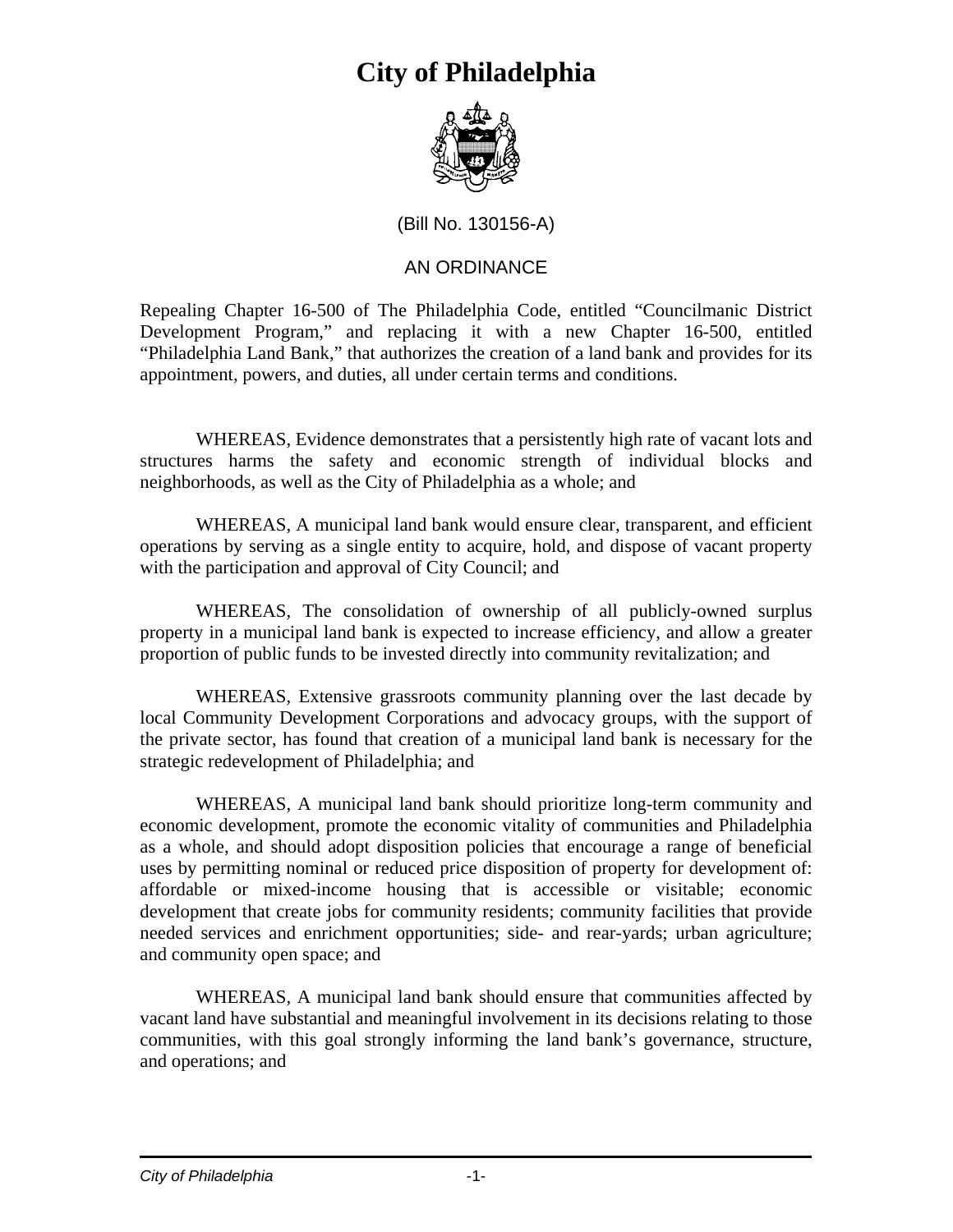BILL NO. 130156-A continued Copy

WHEREAS, A municipal land bank should seek to promote development that ensures permanent or long-term affordability and socioeconomic diversity within all neighborhoods; and

WHEREAS, The City of Philadelphia recognizes housing preservation as an integral part of neighborhood stabilization and development, and seeks to balance the use of powerful new tools to acquire tax-delinquent properties with protections for lowincome owner-occupants of tax-delinquent property; and

WHEREAS, A process of deliberate and sustained public discussion should precede any actions to define the policies of a municipal land bank, given that issues related to the City's acquisition and disposition of vacant properties vary according to the needs and characteristics of different neighborhoods, and significant interests are at stake; and

WHEREAS, The Commonwealth of Pennsylvania has enacted 68 Pa. C.S. § 2101, *et seq.* authorizing the creation of municipal land banks and granting to them certain powers; now, therefore

*THE COUNCIL OF THE CITY OF PHILADELPHIA HEREBY ORDAINS:*

SECTION 1. A new Chapter 16-700 is added, to read as follows:

#### *CHAPTER 16-700. PHILADELPHIA LAND BANK.*

*§ 16-701. Preliminary Provision.*

 *(1) This Chapter is in accordance with the provisions of Act 153 of 2012, codified at 68 Pa. C.S. § 2101, et seq.*

 *(2) The Philadelphia Land Bank, hereinafter the "Land Bank", shall possess all powers and duties permitted to it under state law, except where expressly limited in this Chapter.* 

*§ 16-702. Creation.*

 *(1) Council finds and declares that there is a need for a land bank to function within the territorial limits of the City and County of Philadelphia.*

*(2) Accordingly, pursuant to 68 Pa. C.S. § 2104, the Council of the City of Philadelphia hereby authorizes the creation of a public body corporate and politic, to be named the "Philadelphia Land Bank."*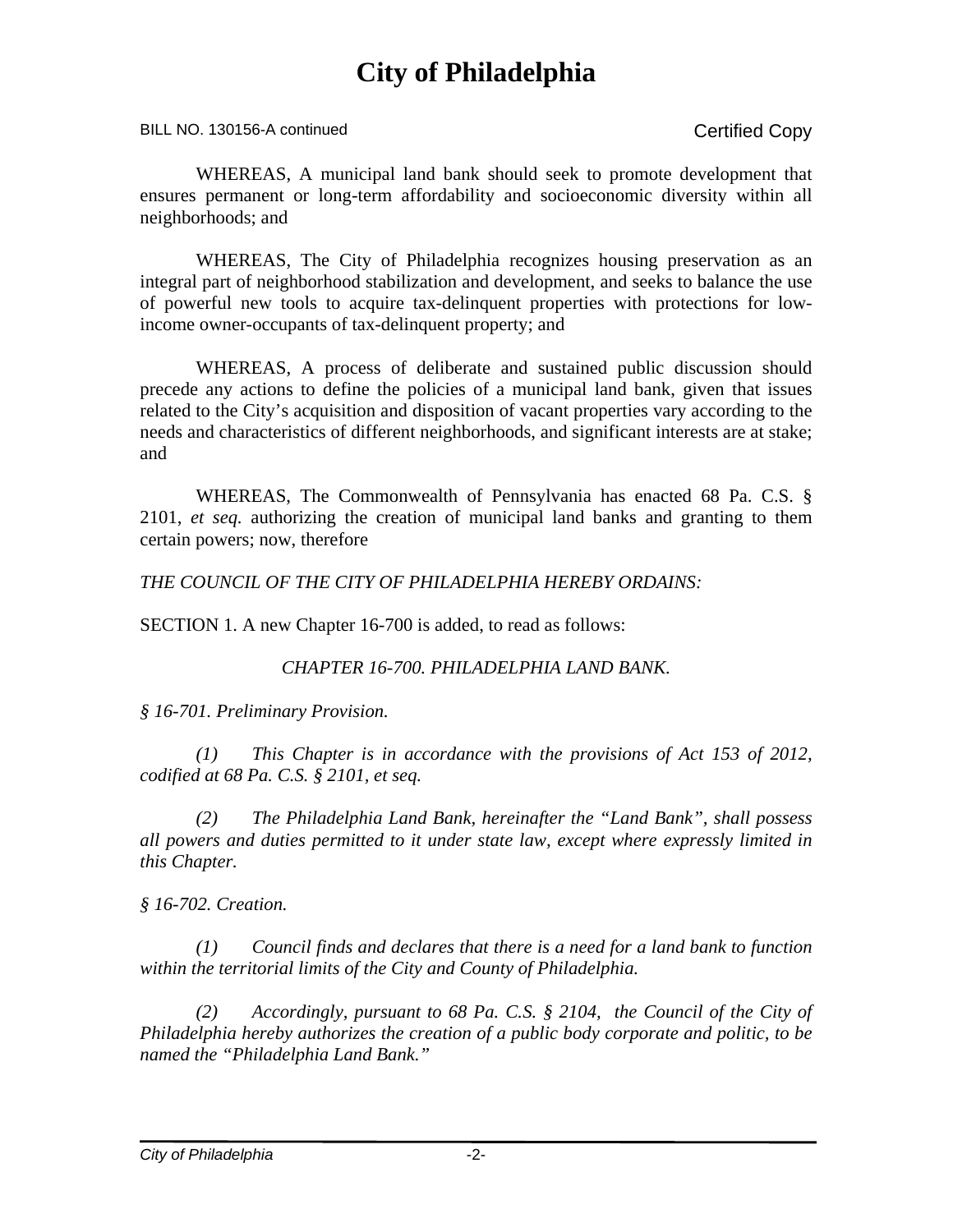BILL NO. 130156-A continued Copy

*§ 16-703. Mission. The mission of the Land Bank is to return vacant and underutilized property to productive use through a unified, predictable, and transparent process, thereby to assist in revitalizing neighborhoods, creating socially and economically diverse communities, and strengthening the City's tax base.* 

*§ 16-704. Board of Directors.*

 *(1) Permanent Board. The Land Bank shall be governed by a Board of Directors, comprised of eleven (11) members. Five (5) members of the Board shall be appointed by the Mayor; five (5) members of the Board shall be appointed by majority vote of all the members of City Council; one (1) member shall be appointed by majority vote of the other members. All members shall serve terms concurrent with the appointing authority, and shall serve at the pleasure of their appointing authority. Members shall continue to serve until their successors have been appointed. Any individual or organization may submit recommendations for board membership to be considered in making appointments.* 

*(2) Qualifications. Members shall include individuals with expertise in relevant areas, including but not limited to planning, real estate development, open space, and architecture; may not be elected public officials; and shall live or have a primary office in the City of Philadelphia.* 

*At least four (4) members of the Board must be employees, members, or board members of nonprofit or advocacy organizations working in the field of housing or community development, or of civic associations, with each appointing authority to appoint two (2) such members. These members shall have particular knowledge of conditions and needs in neighborhoods with significant rates of vacant and/or publiclyowned properties.* 

*(3) The Board of the Land Bank shall hold monthly public meetings, shall make each meeting's agenda available on the Land Bank's website at least ten (10) days in advance of such a meeting, and shall allow for public comment on matters under deliberation at each such public meeting.*

*§ 16-705. Acquisition.* 

*(1) A primary purpose of the Land Bank is to acquire and consolidate surplus property of the City of Philadelphia, the Philadelphia Redevelopment Authority, and the Philadelphia Housing Development Corporation, which it shall endeavor to accomplish with due speed and diligence.*

*(2) The Land Bank is authorized to acquire real property or interests in real property through donation, gift, purchase, or any other legal means, provided that, with*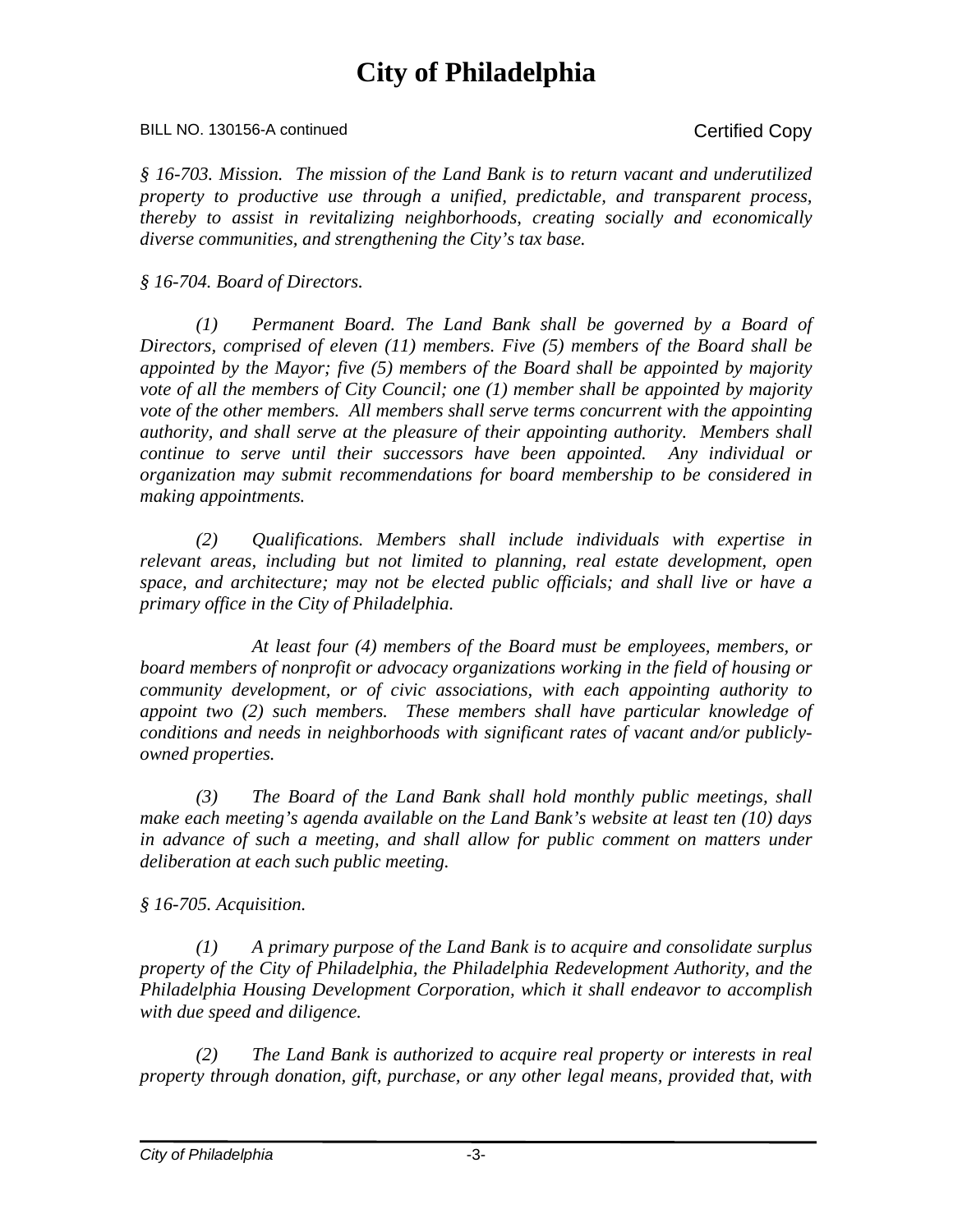#### BILL NO. 130156-A continued Copy

*respect to the acquisition of tax delinquent properties, the Land Bank shall follow the procedures and limits set forth in subsection (3).* 

- *(3) Acquisition of tax delinquent properties.* 
	- *(a) Tax Sale Actions initiated by the Land Bank.*

 *(.1) Assignment of liens and claims to the Land Bank. The Land Bank is authorized to enter into agreements with the City of Philadelphia and the School District of Philadelphia to assign and transfer a lien or pre-judgment claim to the Land Bank, and to exercise the rights, privileges, and remedies of an assignee as stated in 53 P.S. § 7101 et seq., provided that the Land Bank shall not accept assignment of any liens or pre-judgment claims against an owner-occupied property.* 

*(.2) Certifications for tax sale actions requested by the Land Bank. The Land Bank is authorized to request the City of Philadelphia certify for upset or judicial sale a property that is both vacant and delinquent as to municipal taxes or claims, provided that the Land Bank determines that the acquisition is consistent with its mission and policies. Application for such certification may be made to the Land Bank by an individual or organization, and such applicants shall be entitled to explanation in writing if denied.* 

*(b) Tax sale actions initiated by the City of Philadelphia. The City of Philadelphia shall provide to the Land Bank notice of potential upset and judicial sales*  listing properties by address. Before any upset or judicial sale of real property initiated *by the City of Philadelphia, the Land Bank shall elect whether to seek acquisition of the property. The Land Bank shall not seek to acquire such owner-occupied properties without first confirming that an appropriate payment plan has been offered for any municipal taxes or claims, including evaluation for an income-based payment agreement.* 

 *(4) Subject to the prior approval of the Finance Director, the Land Bank is authorized to discharge liens and other municipal claims, charges, or fines against the properties it acquires to the extent permitted by law.* 

*(5) For the duration of the time a property is held by the Land Bank, the Land Bank is authorized to exempt such property from all real estate taxes, water and sewer charges, and other municipal charges to the extent permitted by law.*

*(6) The Board shall maintain a preference, wherever feasible, for keeping former owner-occupants in any residences acquired by the Land Bank, in addition to any other policies the Board may adopt in this regard.* 

*§ 16-706. Inventory.*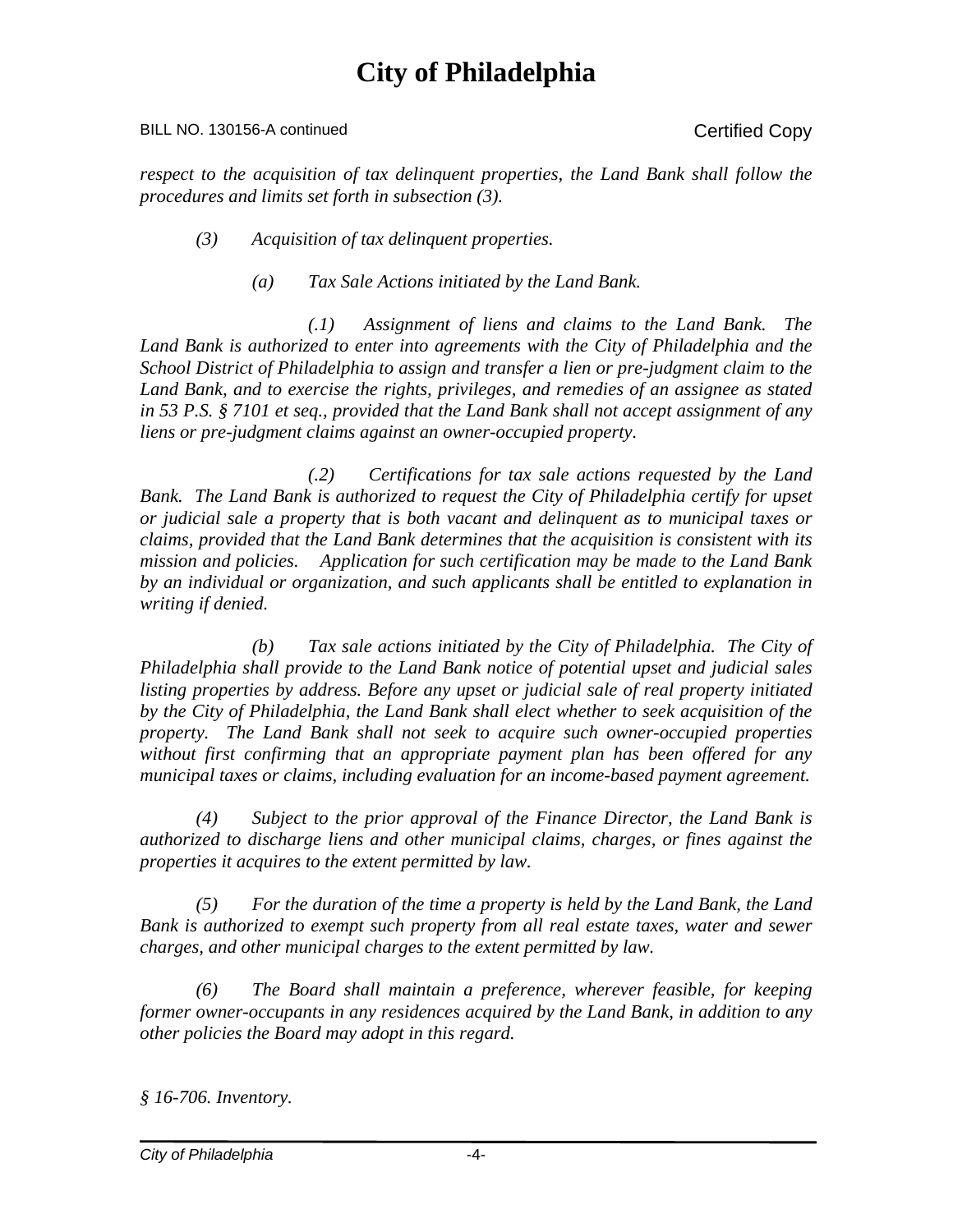#### BILL NO. 130156-A continued Copy

*(1) The Land Bank shall maintain and make publicly accessible on its website, and at its offices during normal business hours, the following information:*

 *(a) An up-to-date inventory of property owned by the Land Bank;*

*(b) A map showing the properties in the Land Bank's inventory, as*  well as other relevant information about land use conditions within the City of *Philadelphia including vacancy and tax delinquency to the extent reasonably available;* 

*(c) A record of all property conveyed by the Land Bank to other parties, including, but not limited to: the sale price for which the property was conveyed; the party to whom the property was conveyed; a summary of any terms or conditions of the conveyance, including the intended use of the property; and the approximate income of the households that will benefit from the intended use, if the sale price was less than fair market value; and* 

*(d) Copies of its Policies, Strategic Plans, and Performance Reports.*

*(2) The Land Bank shall provide a mechanism through which individuals may request and receive ongoing notifications as to changes in the status of any property owned by the Land Bank.*

*(3) The Land Bank shall provide to members of the interagency Vacant Property Review Committee and City Council electronic access to relevant information maintained by the Land Bank regarding all properties owned by the Land Bank. The*  Land Bank shall additionally provide to these members a mechanism to receive *according to their preference either periodic aggregate reports or ongoing notifications as to changes in the status of those properties or of a subset thereof, such as an individual Planning District or Council District.* 

*§ 16-707. Disposition of Property.*

*(1) The Land Bank is authorized to convey, exchange, sell, transfer, lease, grant, or mortgage interests in real property of the Land Bank in the form and by the method determined to be in the best interests of the Land Bank, subject to approval by the Vacant Property Review Committee and City Council by Resolution, under the following terms and conditions:*

*(a) Certification of compliance. Applicants for properties must provide the Land Bank with certification from the Department of Revenue that the applicant has no tax or water delinquencies, and from the Department of Licenses and Inspections that all other properties owned by the applicant are in compliance with the provisions of The*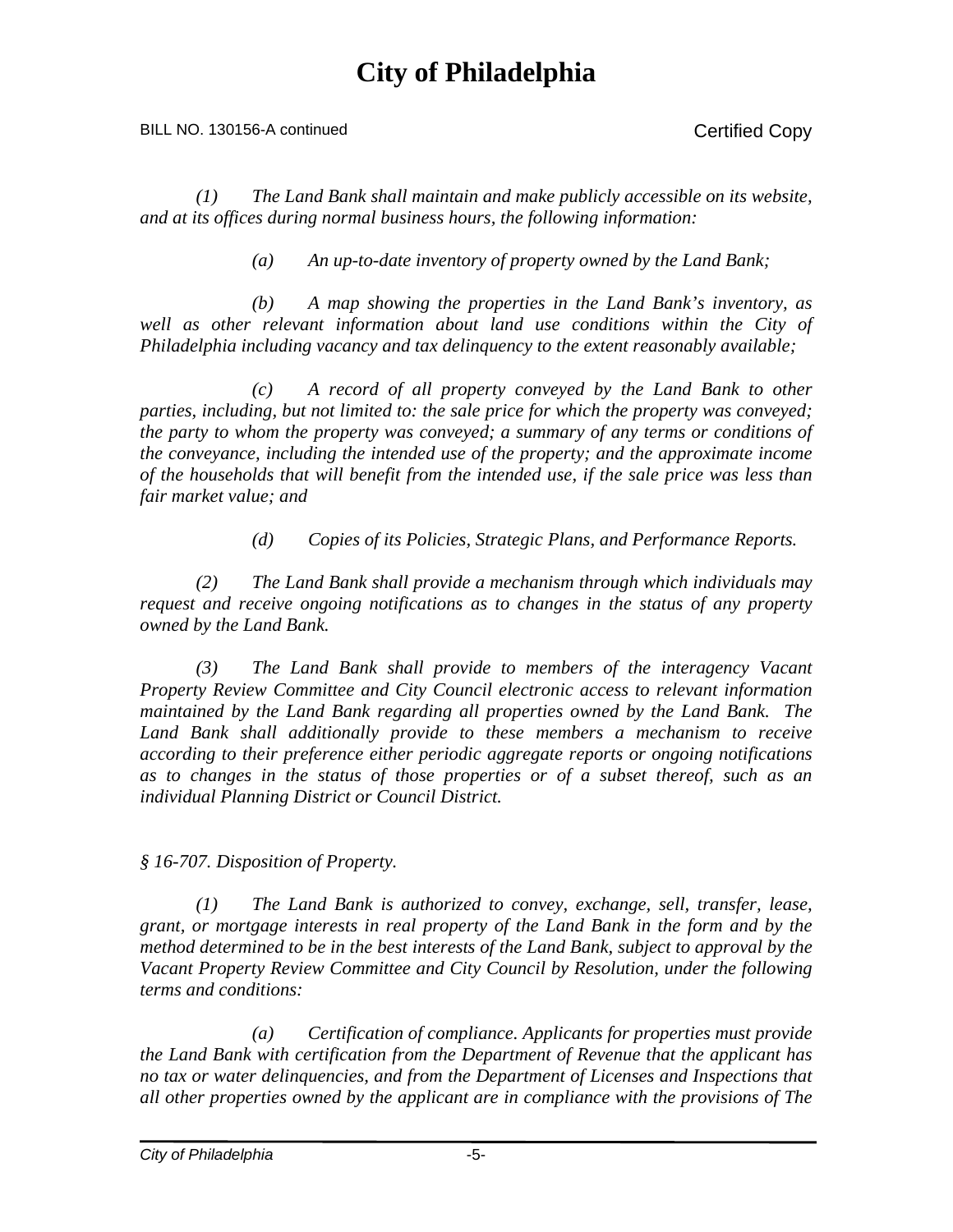BILL NO. 130156-A continued Certified Copy

*Philadelphia Code or under agreement to come into compliance, which certifications shall not be untimely withheld.* 

*(.1) The certification shall additionally record if the applicant has a significant history of tax or water delinquencies, or of owning property maintained in a condition that violates The Philadelphia Code.*

*(.2) Certification shall not be denied when a property with tax or water delinquency was acquired by the applicant from the City of Philadelphia or other local public agency and the delinquency predates the transfer of title to the applicant.*

*(b) Consistency with planning provisions. The Land Bank shall strongly consider the Philadelphia Comprehensive Plan and any applicable community plans accepted by the Philadelphia Planning Commission, as well as any recommendation provided by the Commission, when the Land Bank disposes property.* 

*(c) Public notice and opportunity to comment. The Land Bank shall provide public notice of proposed dispositions as early as practicable and at least ten (10) days before any final action will be taken, which shall include posting a notice conspicuously on the subject property. Final action for the purposes of this Section shall include approval by City Council, review by the Vacant Property Review Committee and the Land Bank board, or a decision by staff who have been delegated board disposition authority. The Land Bank shall also provide notice to those registered community organizations as defined in Section 14-303(12)(a) whose registered geographic area of concern contains a property proposed for disposition.*

*(.1) Any individual or organization may submit comment in writing to the Land Bank regarding a proposed disposition. The Land Bank shall transmit, or otherwise make available, all such comments to the interagency Vacant Property Review Committee.* 

*(d) Approval by Vacant Property Review Committee. Proposed transfers of interest in real property owned by the Land Bank shall be scheduled for review at a public hearing of the interagency Vacant Property Review Committee, as set forth in Section 16-404(1). The Vacant Property Review Committee shall provide at least ten (10) days prior notice of the public hearing by posting on the City Council and Land Bank websites the time, date, location and agenda for the public hearing. In addition, the*  Vacant Property Review Committee shall make publicly accessible on the City Council *and Land Bank websites a list of all regularly scheduled hearings and the transcript for all completed hearings.*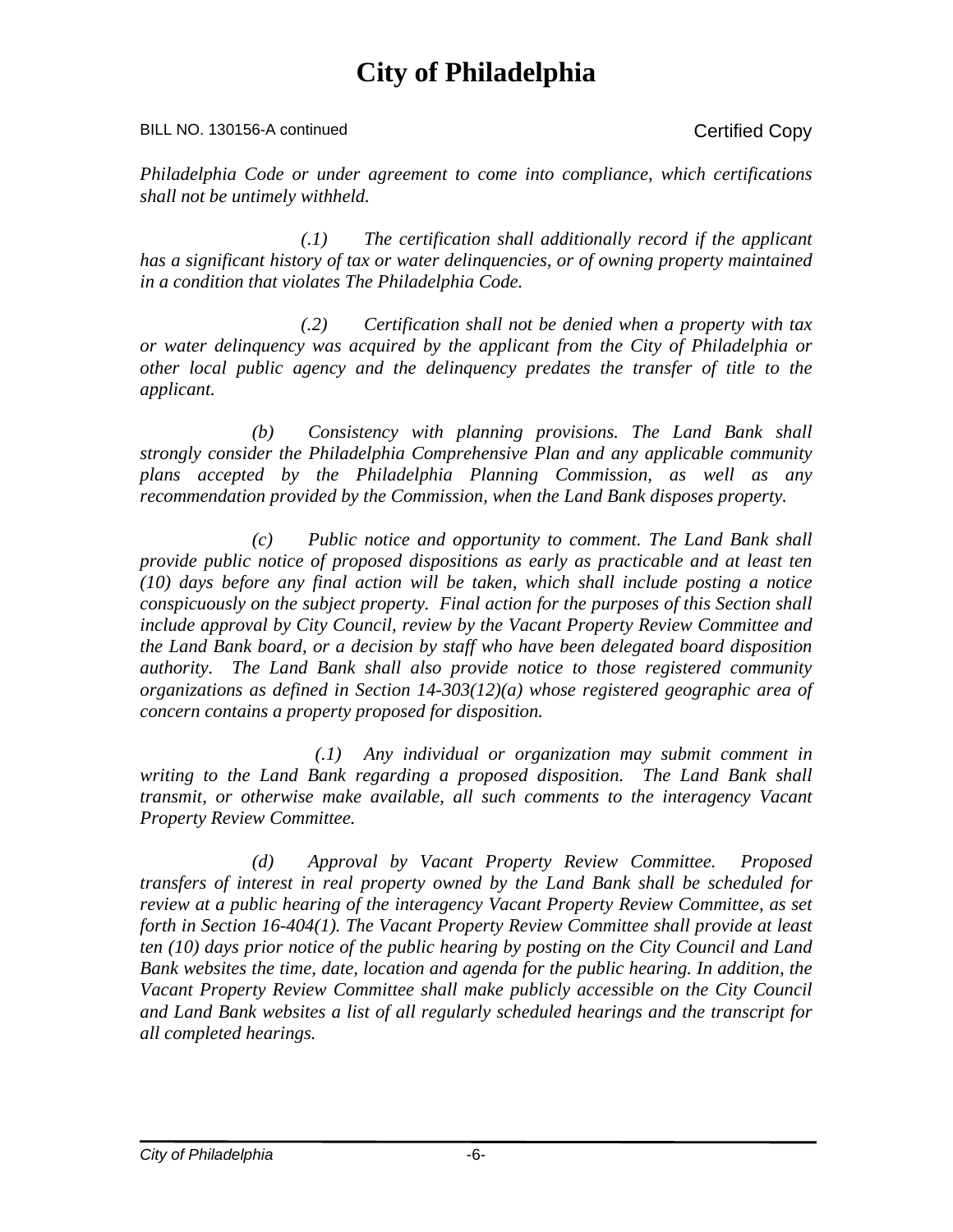BILL NO. 130156-A continued Copy

*(2) Monitoring. The Land Bank shall set goals for time frames applicable to each stage of the disposition process, and shall develop processes to monitor its performance.*

*(3) The Board of Directors may delegate its disposition authority to the staff of the Land Bank except in the following circumstances:*

*(a) The proposed terms of the transaction conflict with the Land Bank's published policies or procedures;* 

*(b) The transferee has a significant history of: tax or water delinquencies; owning property maintained in a condition that violates The Philadelphia Code; or failing to redevelop properties previously acquired from the City of Philadelphia or other local public agencies;*

*(c) The value of the property is in excess of \$50,000 (fifty thousand dollars); or*

*(d) When otherwise required by state law.* 

*(4) The Land Bank shall make available an appeals process wherein an individual or an organization may request reconsideration of a decision made by the*  Land Bank and submit evidence relevant to determinations made by the Land Bank on *matters including: general eligibility; eligibility for reduced or nominal pricing; the value of a property; and compliance with terms or conditions of sale.* 

*(5) The Land Bank shall coordinate with the Philadelphia Redevelopment Authority where a project involves properties acquired by the Philadelphia Redevelopment Authority through eminent domain as well as properties acquired and/or owned by the Land Bank, and shall strive to ensure a synchronized disposition process.*

*§ 16-708. Pricing.*

 *(1) The Land Bank shall use the most current data reasonably available to determine different neighborhood market conditions and property market values. In determining market values for individual properties the Land Bank shall use the valuation method that it deems most appropriate given the particular conditions of the property and surrounding market, as well as the cost of redevelopment. Applicants may submit information that is relevant to the value of a property for consideration by the Land Bank.*

 *(2) The Land Bank may offer properties at less than fair market value where the Land Bank finds that the proposed use would create beneficial community impact, such as affordable or mixed-income housing that is accessible or visitable; economic*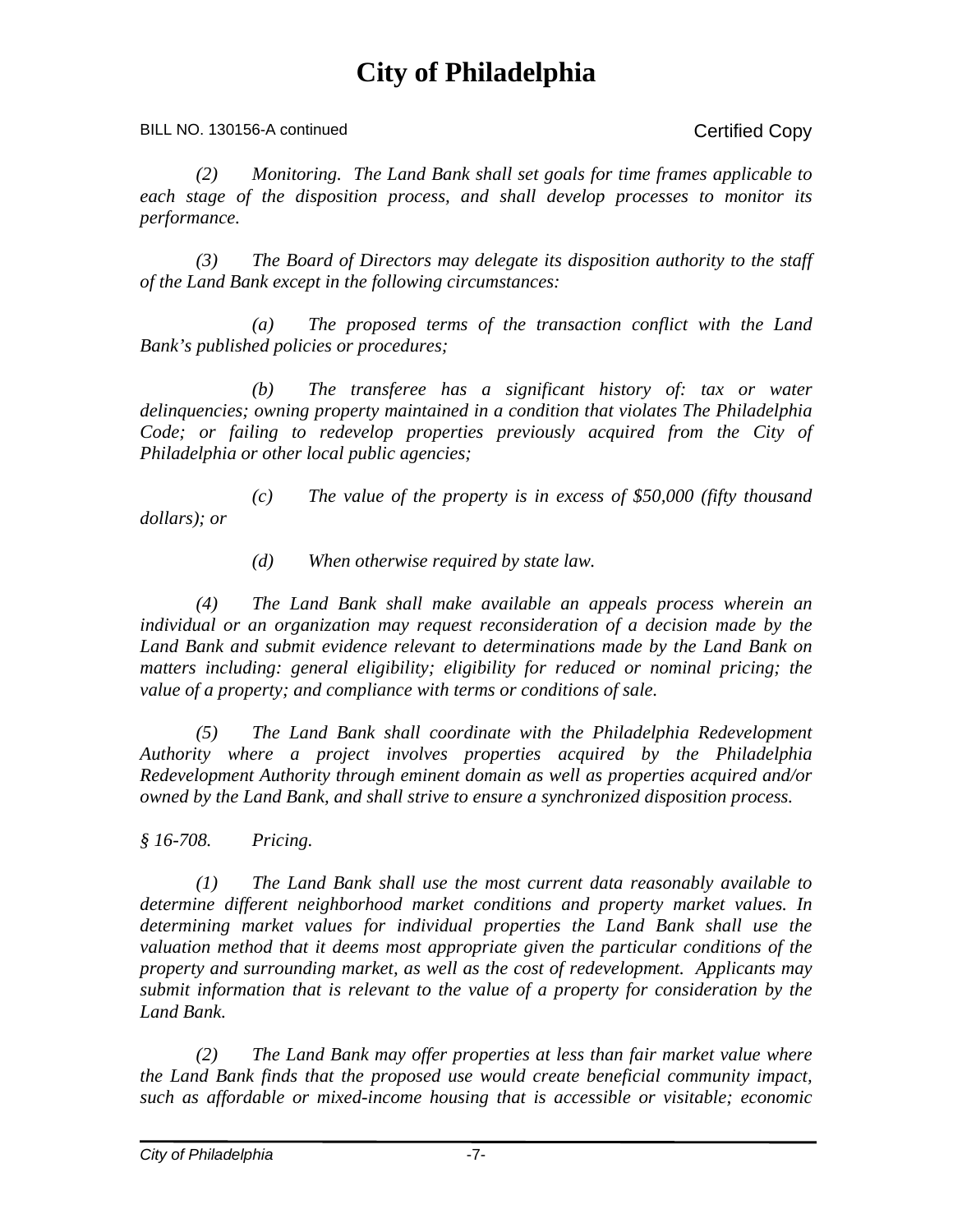BILL NO. 130156-A continued Certified Copy

*development that creates jobs for community residents; community facilities that provide needed services to residents; side and rear-yards; innovation in design and sustainability; urban agriculture; community open space; and any goals established under § 16-710. The Land Bank shall allow applications for less than fair market value, including nominal disposition, for any property owned by the Land Bank.*

 *(a) In calculating a reduced sales price, the Land Bank shall consider the benefit provided by the proposed use and, if applicable, the amount of discount needed to make the project both initially financially feasible and continually sustainable.*

 *(b) To encourage mixed-income housing projects, the Land Bank may count the number of very low-, low- and moderate-income households served and provide partial discounting.*

 *(3) The Land Bank shall develop policies regarding employment of legal mechanisms to make land and buildings accessible to those applicants who cannot afford immediate payment in full.*

 *(4) Conditions of sale between the transferee and the Land Bank shall be imposed using legally binding mechanisms, including but not limited to deed restrictions, restrictive covenants, and mortgages. The Land Bank shall monitor compliance with such provisions, including by requiring periodic reporting by transferees.*

*§ 16-709. Policies, Strategic Plan, and Performance Report.*

*(1) The Land Bank shall develop policies consistent with the requirements of this Ordinance. These policies shall be guided by the Land Bank's mission and purposes as set forth in this Ordinance.* 

 *(2) Ethics and Conflicts of Interest. The Land Bank shall be governed by the State Adverse Interest Act of July 19, 1957 (P.L.1017, No.451) and 65 Pa.C.S. Ch. 11 (relating to ethics standards and financial disclosure). The Land Bank shall also be governed by § 20-600 (Philadelphia's "Standards of Conduct and Ethics") and § 20- 1200 ("Lobbying"). As part of its policies, the Land Bank shall adopt strict ethical guidelines for Land Bank board members and employees, and promulgate rules addressing and protecting against potential conflicts of interest. These guidelines and rules shall supplement any applicable state and local laws.* 

 *(3) Strategic Plan. Within one year following the effective date of this legislation, and annually thereafter, the Land Bank shall develop a Strategic Plan to guide its acquisition, maintenance, and disposition of property. The Strategic Plan shall address the following elements, and be developed in coordination with the Philadelphia City Planning Commission:*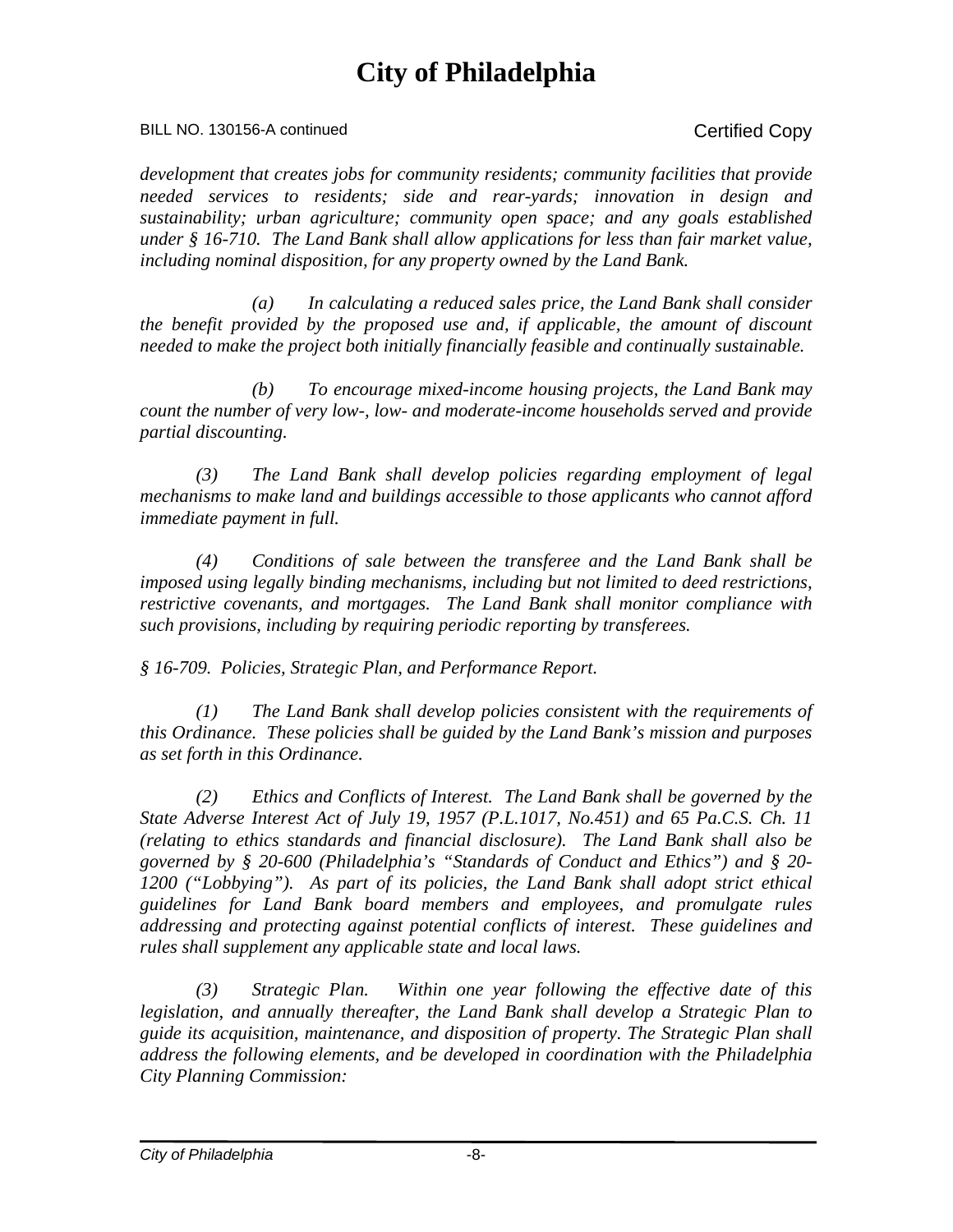BILL NO. 130156-A continued Certified Copy

*(a) An analysis to determine market conditions and trends in neighborhoods where the Land Bank holds or is likely to hold property, according to census tract or grouping of census tracts that are determined by the Land Bank to have similar characteristics. To the extent feasible, this analysis shall specifically evaluate the relative need and availability for affordable or mixed-income housing that is accessible or visitable; economic development that creates jobs for community residents; community facilities that provide needed services to residents; side and rear-yards; food-producing urban agriculture; community open space; and any additional core beneficial land uses that may be identified by the Land Bank.* 

*(b) An inventory and mapping of vacant properties in each census tract or grouping of census tracts, including properties that are owned by the Land Bank and properties that are privately owned and delinquent as to municipal taxes or claims.*

*(c) Proposed goals for the five-year period following adoption or revision of this plan for acquisition, maintenance, and conveyance of properties that support the City's Comprehensive Plan and the goals of community plans accepted by the Philadelphia City Planning Commission, and which encourage equitable redevelopment. This shall include, but is not limited to, items such as defined targets for the share of future housing units to be built on public properties affordable to different income ranges of very low-, low-, and moderate-income households, as well as economic development/job creation projects, urban agriculture, open space, and additional core beneficial land use needs that were identified pursuant to (a) of this subsection. These goals shall be based on the analysis of each census tract or grouping of census tracts that were identified pursuant to (a) of this subsection, taking into account the existing inventory of the Land Bank as well as the universe of vacant and tax delinquent or Cityliened properties, and demand for land based on requests received in the previous year. The Land Bank may also consider the anticipated availability of funding, and the feasibility of inclusionary housing requirements if applicable.*

*(d) Recommendations for uses of properties in each census tract or grouping of census tracts that advance the Land Bank's goals.* 

*(e) Defined annual targets for the overall number of properties transferred.* 

*(f) Defined annual goals for acquisition including identifying the geographic areas where the Land Bank would seek to acquire properties and for what purpose.* 

*(4) Performance Reports. On an annual basis, the Land Bank shall prepare a performance report that will include at a minimum the following items:* 

*(a) A list of all properties acquired by the Land Bank;*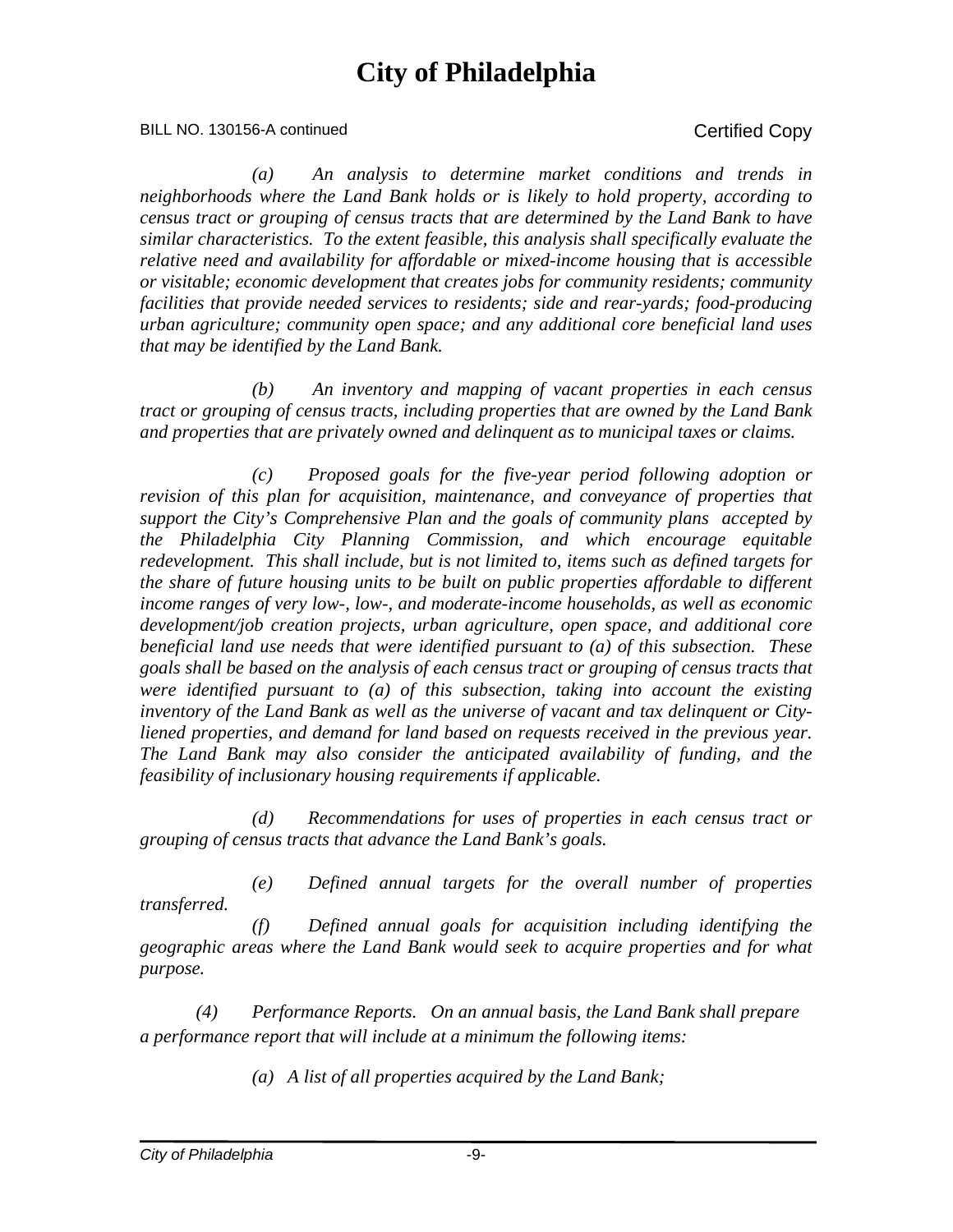BILL NO. 130156-A continued Certified Copy

*(b) A list of all properties conveyed by the Land Bank that includes: the price; name of the buyer; proposed use; a summary of any special terms and conditions of the conveyance; and the approximate income of the households that will benefit from the intended use, if the sale price was less than fair market value;* 

*(c) A list of all properties held or reserved for an applicant, including the term of the hold period;* 

*(d) An aggregated analysis of all maintenance activities;* 

*(e) An aggregated analysis of all requests received including their proposed use, duration and status, and reason for termination if applicable, with reference to the monitoring set forth in Section 16-707(2);* 

*(f) An aggregated analysis of any efforts related to monitoring and enforcing compliance with provisions agreed upon as conditions of past sales; and* 

*(g) An aggregated analysis demonstrating the Land Bank's yearly progress towards fulfilling the goals set forth in its Strategic Plan, and if achievement or reasonable progress towards such goals is not achieved, a revised plan to be executed during the following year.*

*(5) Public Comment, Review, and Approval. The Land Bank shall hold a public hearing prior to the adoption of its Strategic Plan and Policies. The Strategic Plan and Policies shall be reviewed and adopted annually by the Land Bank board, and approved by resolution of City Council. A prior Strategic Plan and prior Policies shall remain in force until a successor plan is approved. The Strategic Plan, Policies, and annual Performance Report shall be published on the Land Bank's website.* 

*§ 16-710. Financial provisions.*

*(1) To the extent allowed by law, the Land Bank shall retain proceeds from the sale of any properties to cover operating costs, maintenance of inventory, and to support additional strategic property acquisition, up to whatever amount shall be approved by Council.* 

*(2) The Land Bank may also be financed through any other means authorized in 68 Pa. C.S. § 2101 et seq.* 

*§ 16-711. Dissolution; distribution of assets in case of dissolution.*

 *(1) The Land Bank may be dissolved according to the requirements of 68 Pa. C.S. § 2114.*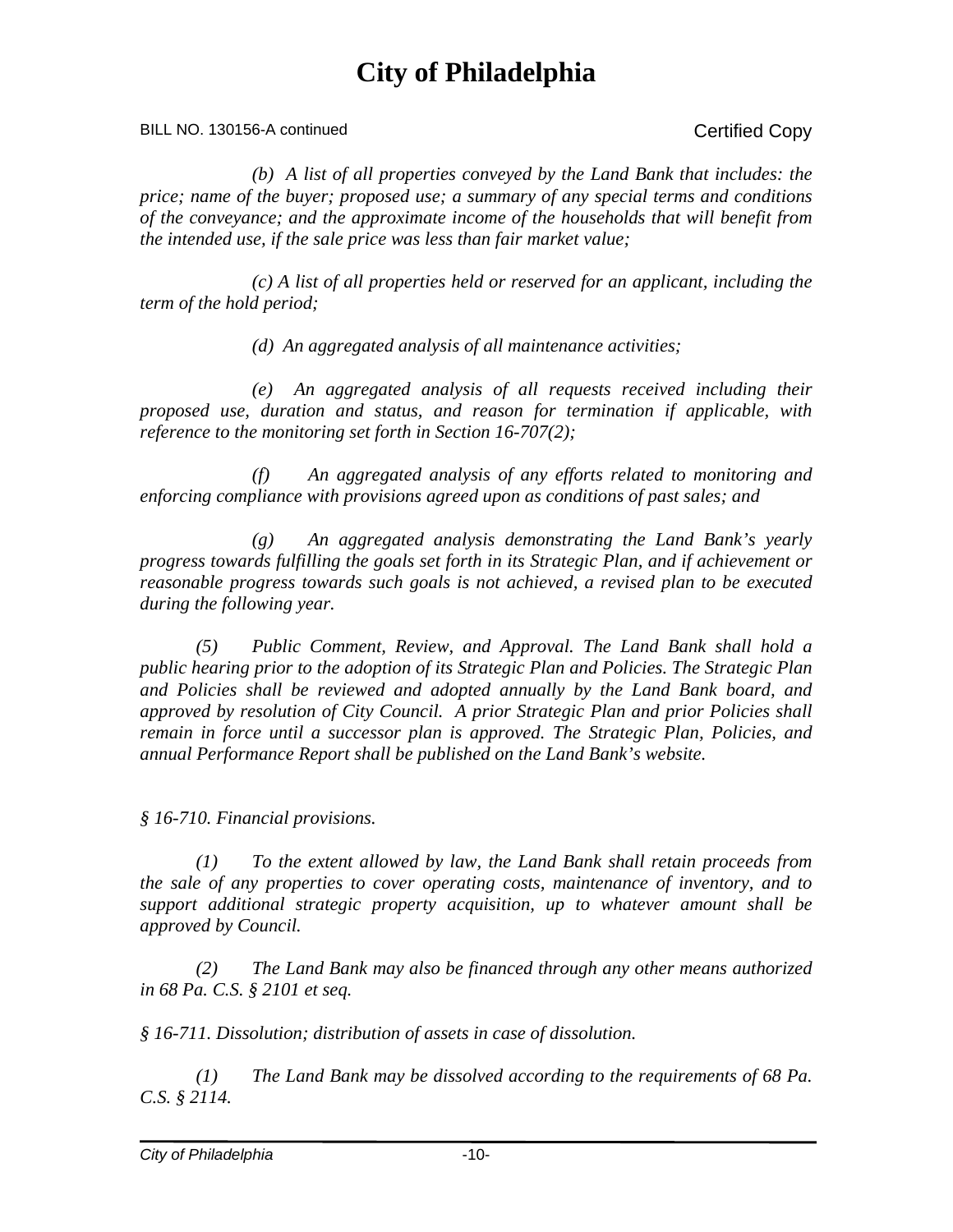BILL NO. 130156-A continued Copy

SECTION 2. Initial Board of Directors. The Land Bank shall initially be governed by a Board of Directors comprised of the following members, who shall serve terms of three (3) months, or until all the members of the Permanent Board have been appointed pursuant to Section 16-704: Michael Koonce, Brian Abernathy, Herbert Wetzel, Jennifer Kates, Courtney Voss, Rick Sauer, Bill Salas, Majeedah Rasheed, Ken Scott, Don McGrogan, and Paul Badger.

SECTION 3. This Ordinance shall become effective immediately.

\_\_\_\_\_\_\_\_\_\_\_\_\_\_\_\_\_\_\_\_\_\_\_\_\_\_\_\_\_\_\_\_\_ **Explanation:**

*Italics* indicate new matter added.